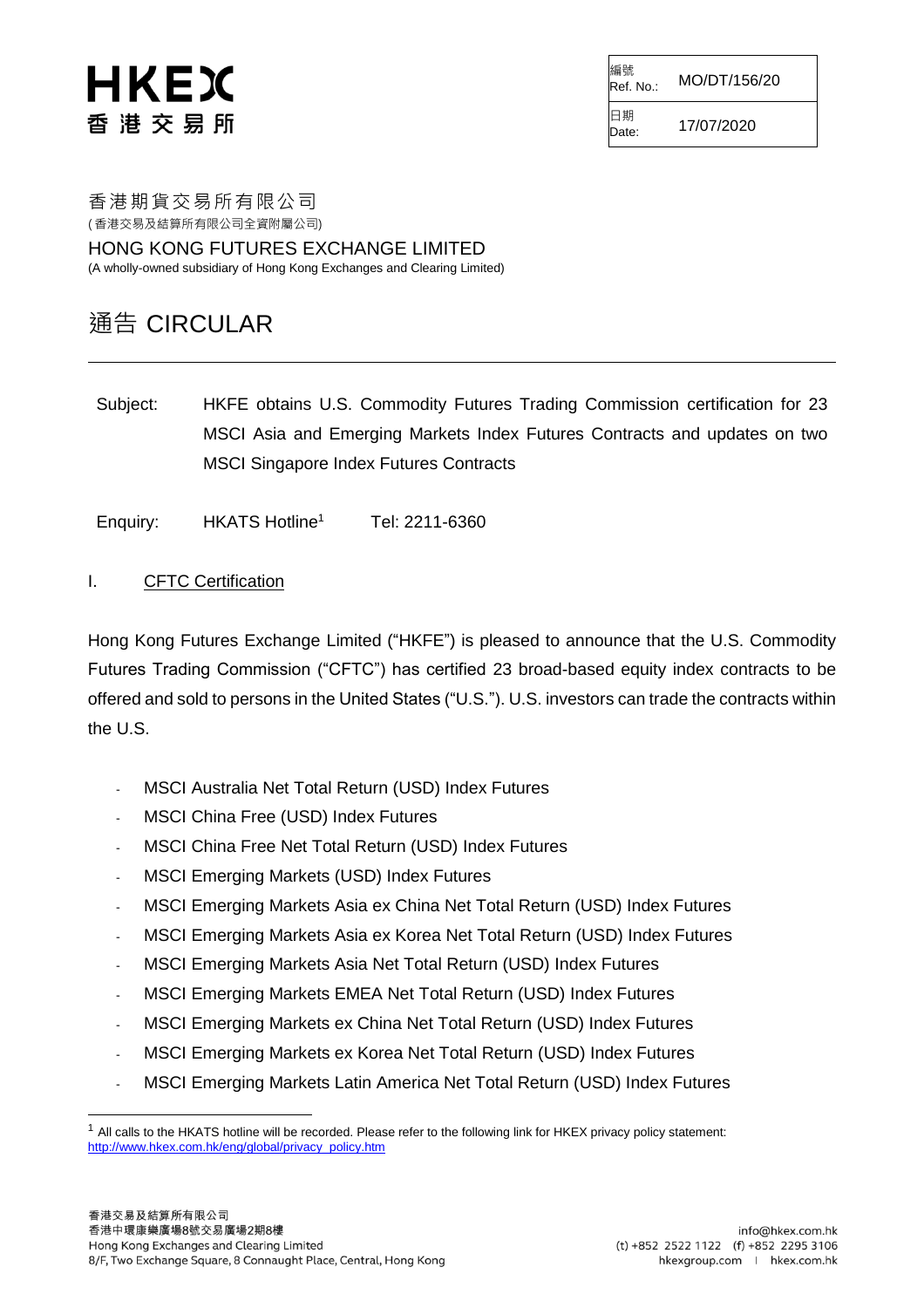### HKEX 香 港 交 易 所

- MSCI Emerging Markets Net Total Return (USD) Index Futures
- MSCI Hong Kong Net Total Return (USD) Index Futures
- MSCI India (USD) Index Futures
- MSCI India Net Total Return (USD) Index Futures
- MSCI Japan Net Total Return (USD) Index Futures
- MSCI Malaysia (USD) Index Futures
- MSCI Malaysia Net Total Return (USD) Index Futures
- MSCI Pacific ex Japan Net Total Return (USD) Index Futures
- MSCI Pacific Net Total Return (USD) Index Futures
- MSCI Singapore Free Net Total Return (USD) Index Futures
- MSCI Thailand (USD) Index Futures
- MSCI Thailand Net Total Return (USD) Index Futures

#### II. MSCI Indonesia Index Futures

l

As announced by HKFE in its circular dated 23 June 2020 (ref no.: [MKS/EQD/17/20\)](https://www.hkex.com.hk/-/media/HKEX-Market/Services/Circulars-and-Notices/Participant-and-Members-Circulars/HKFE/2020/MKS_EQD_17_20_e.pdf), the MSCI Indonesia (USD) Index Futures and the MSCI Indonesia Net Total Return (USD) Index Futures (collectively, the "MSCI Indonesia Index Futures") were also listed as contracts that were to be introduced for trading on HKFE, in addition to the 23 MSCI Index Futures that have been granted CFTC certification as described above.

As the security index underlying the MSCI Indonesia Index Futures falls within the definition of "narrow-based security index" under relevant US derivatives laws and is therefore not a broad-based security index, no certification would be granted by the CFTC for these contracts and hence US investors would be prohibited from trading these contracts except for certain eligible market participants authorized under an Order issued by the Securities and Exchange Commission ("SEC") in 2009 [\(https://www.sec.gov/rules/exorders/2009/34-60194.pdf\)](https://www.sec.gov/rules/exorders/2009/34-60194.pdf).

Under the SEC's 2009 Order, eligible market participants<sup>2</sup> include qualified institutional buyers ("QIBs") as defined in Rule 144A under the US Securities Act of 1933, as amended, persons that

<sup>&</sup>lt;sup>2</sup> Under the SEC's 2009 Order, the following market participants may access certain narrow-based security index futures in foreign markets: (A) "qualified institutional buyers" (QIBs) as defined in Rule 144A under the US Securities Act of 1933; (B) persons that are not US persons (non-US persons) under Rule 902 of the Regulation S of the US Securities Act of 1933; (C) SEC-registered brokers or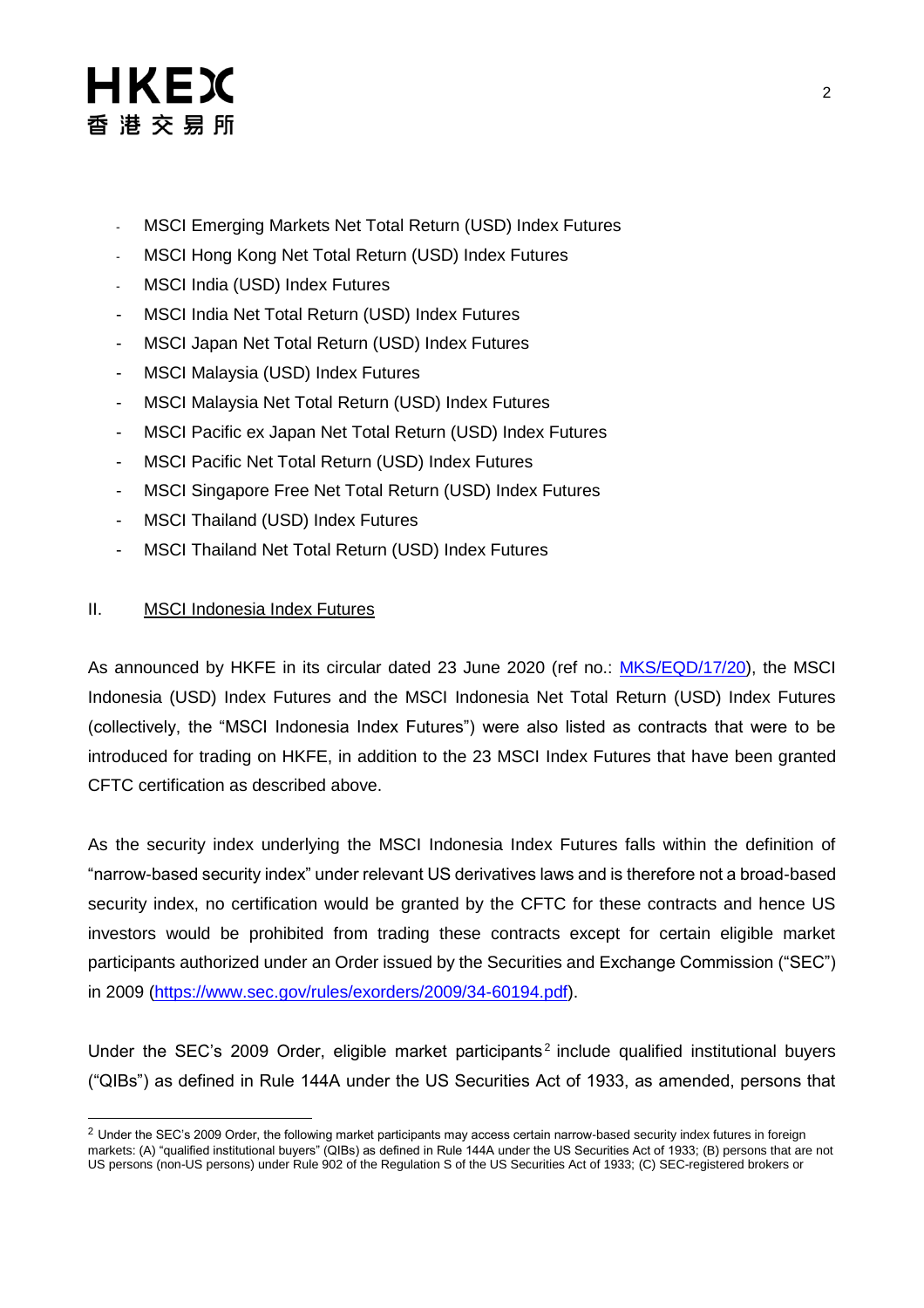## HKEX 香港交易所

are not US persons under Rule 902 of Regulation S of the US Securities Act of 1933, as amended and SEC-registered broker-dealers that effect transactions on behalf of QIBs or such non-US persons. Accordingly, on the basis that the terms<sup>3</sup> set out in the SEC's 2009 Order and subsequent guidance by CFTC staff are met, an intermediary that is dually registered as a broker-dealer with the SEC and as a futures commission merchant or an introducing broker with the CFTC (or otherwise exempt from registration under Part 30 of the CFTC Regulations) should be able to effect transactions in the MSCI Indonesia Index Futures on behalf of customers that are QIBs or such non-US persons.

The transactions in the MSCI Indonesia Index Futures shall be effected in accordance with the requirements of the SEC Regulation S. Under the SEC Regulation S, there must be no "directed selling efforts" into the US.

#### III. Further information on existing contracts of HKFE

A full list of existing contracts of HKFE which the CFTC has granted no-action relief or certified and the details of the New MSCI Index Futures that are traded or are proposed to be introduced for trading on HKFE are set forth below for your easy reference.

#### **HKEX Derivatives Information for Overseas Investors**

[https://www.hkex.com.hk/Services/Trading/HKEX-Derivatives-Information-for-Overseas-](https://www.hkex.com.hk/Services/Trading/HKEX-Derivatives-Information-for-Overseas-Investors?sc_lang=en)[Investors?sc\\_lang=en](https://www.hkex.com.hk/Services/Trading/HKEX-Derivatives-Information-for-Overseas-Investors?sc_lang=en)

l dealers that effect transactions on behalf of QIBs or non-US persons; and (D) banks (as defined in Section 3(a)(6) of the Securities Exchange Act of 1934), acting pursuant to an exception or exemption from the definition of "broker" or "dealer" in Sections 3(a)(4)(B), 3(a)(4)(E), or 3(a)(5)(C) of the Securities Exchange Act of 1934 or the rules thereunder, to effect transactions on behalf of QIBs or non-US persons.

 $3$  Such terms, as they relate to the MSCI Indonesia Index Futures, include the MSCI Indonesia Index Futures having 90% or more of the underlying securities issued by foreign private issues and continue to have a primary trading market outside the US, no direct electronic access being offered to US market participants with respect to the MSCI Indonesia Index Futures, the MSCI Indonesia Index Futures being cleared and settled subject to the rules of HKFE Clearing Corporation Limited, the MSCI Indonesia Index Futures do not result in physical delivery of one or more underlying securities in the US, an open position in the MSCI Indonesia Index Futures not being able to be closed or liquidated by effecting an offsetting transaction on or through the facility of any exchange or association registered in the US under section 6 or 15A of the US Securities Exchange Act of 1934, as amended.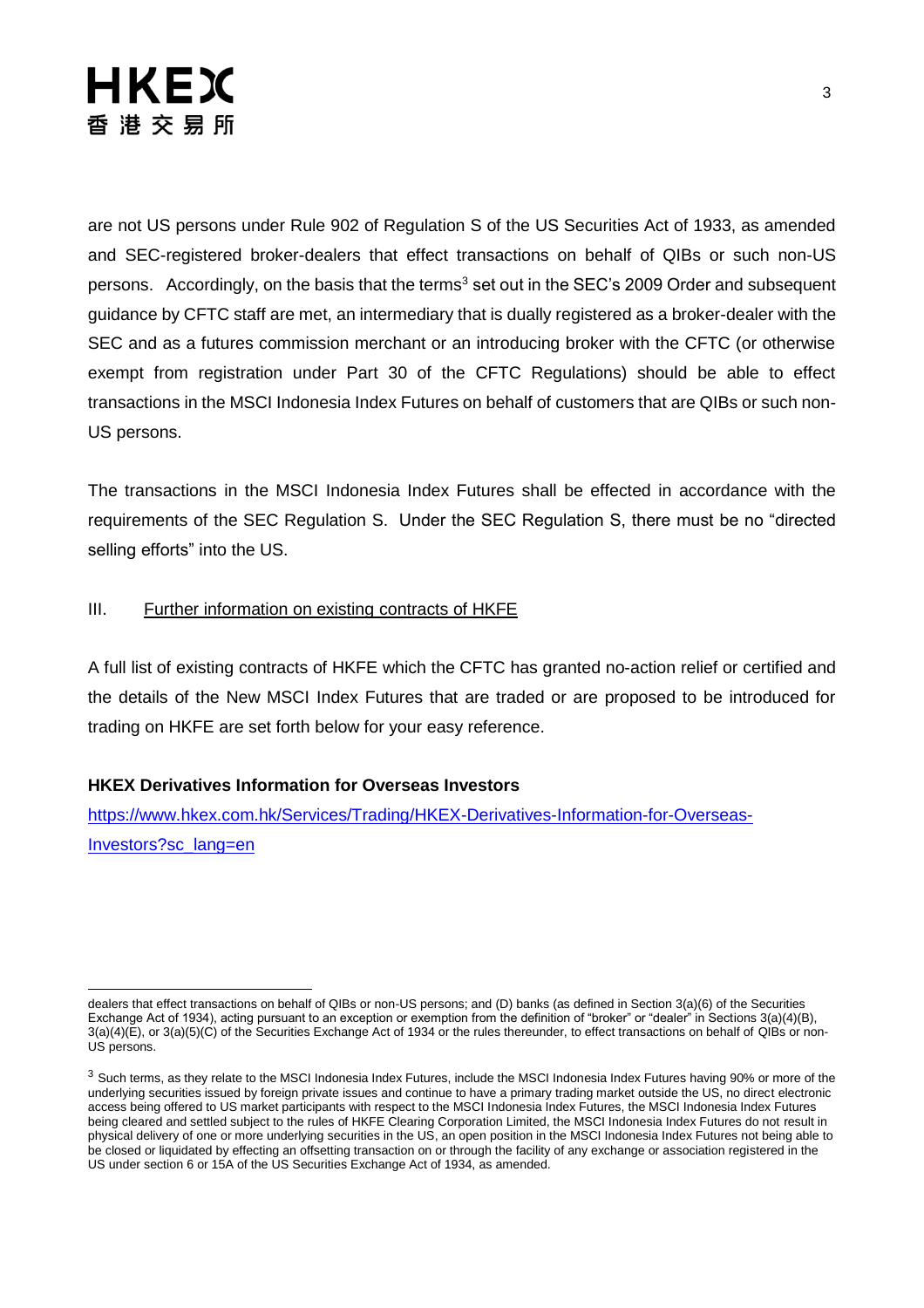

#### **New MSCI Index Futures**

[https://www.hkex.com.hk/Products/Listed-Derivatives/Equity-Index/MSCI-Indexes/MSCI-](https://www.hkex.com.hk/Products/Listed-Derivatives/Equity-Index/MSCI-Indexes/MSCI-Indexes?sc_lang=en)[Indexes?sc\\_lang=en](https://www.hkex.com.hk/Products/Listed-Derivatives/Equity-Index/MSCI-Indexes/MSCI-Indexes?sc_lang=en)

#### IV. IV. Updates on two MSCI Singapore Index Futures

In addition, MAS has no further comment on the introduction of the MSCI Singapore Net Total Return (USD) Index (MSN) Futures and the MSCI Singapore Free Net Total Return (USD) Index (MGN) Futures. The launch of the MSN Futures and the MGN Futures will continue as scheduled on 20 July 2020 and 3 August 2020 respectively.

Sanly Ho Head Derivatives Trading Markets Division

*This circular has been issued in the English language with a separate Chinese language translation. If there is any conflict*  in the circulars between the meaning of Chinese words or terms in the Chinese language version and English words in the *English language version, the meaning of the English words shall prevail.*

*Any information provided in this circular relating to the trading of security futures or how the law may be interpreted is provided for reference generally without considering your specific circumstances and does not constitute legal or other advice from HKFE or any member of the HKEX group. Such information should not be regarded as substitute for professional advice. You should seek independent legal or other professional advice before taking any action to trade any contracts listed on HKFE, whether for yourself or as intermediary on behalf of any other person.*